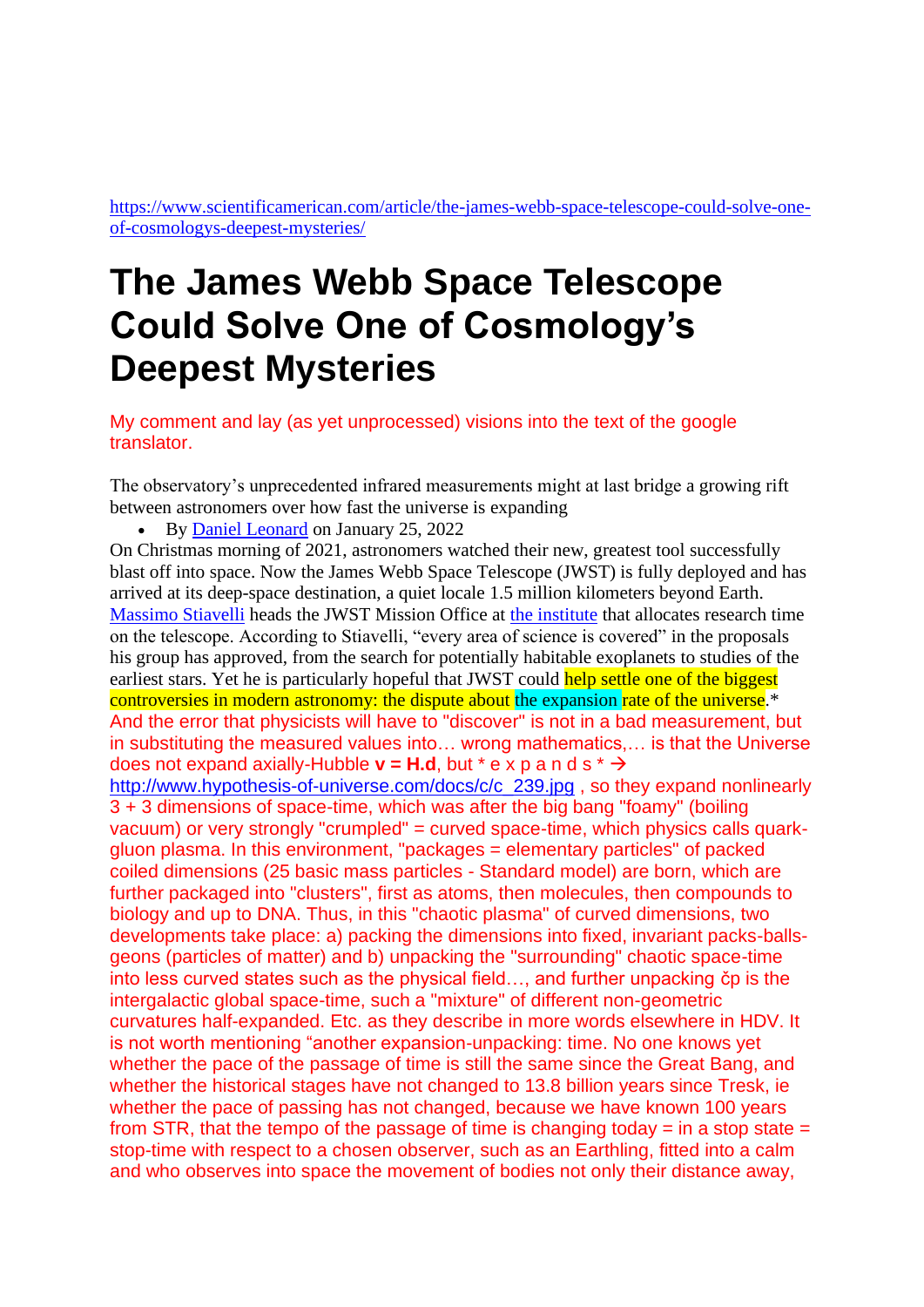## but also "movement" to the past… where STR claims that the tempo dilates, that is, that time is running very slowly on the quasar near the horizon of visibility (but the observer "on the quasar" does not think so). Etc.

"If you try to measure the current expansion rate, well, there's a variety of techniques that people use, and they tend to get a certain number," says [Tommaso Treu,](https://www.astro.ucla.edu/~tt/Welcome.html) an astrophysicist at the University of California, Los Angeles. "And it turns out that those numbers don't match." Measurements of the universe's expansion rate, known as the Hubble constant, currently cluster around two figures:  $\frac{67}{2}$  and  $\frac{73}{2}$ . Each number is an expression of the same thing—the kilometers-per-second rate of cosmic expansion per every megaparsec (roughly 3.26 million light-years) of space. Although seemingly slight, the difference between these figures is enormous in comparison with the high-precision agreement that exists for other **cosmological** measurements.<sup>\*</sup> Measurements correct. The models into which the measurements are inserted are then incorrect Simply put, something is not adding up.

Researchers are not sure how to account for this discrepancy, which they call the [Hubble](https://www.scientificamerican.com/article/how-a-dispute-over-a-single-number-became-a-cosmological-crisis/)  [tension.](https://www.scientificamerican.com/article/how-a-dispute-over-a-single-number-became-a-cosmological-crisis/) It may just be an error resulting from the different ways the Hubble constant is being measured. Otherwise, the tension could spell trouble for our current understanding of physics, → the universe does not expand Hubble - axially according to **v = H.d**… respectively the equation is linear up to a certain distance (to a certain past) and then the linearity changes (!) [http://www.hypothesis-of-universe.com/docs/c/c\\_239.jpg](http://www.hypothesis-of-universe.com/docs/c/c_239.jpg) , forcing theorists to revisit (and perhaps even discard) some of their most cherished models.

"The quest to measure the expansion rate goes back around 100 years," says [Adam Riess,](https://physics-astronomy.jhu.edu/directory/adam-riess/) an astrophysicist at Johns Hopkins University. Scientists taking part in that quest fall into two main camps.

The first camp gathers data from the very early universe. These researchers rely on the cosmic microwave background, a residual glow of radiation from roughly 400,000 years after the big bang. By taking measurements from the cosmic microwave background and extrapolating them into the present using our best physical models, astronomers in this camp can reach an estimate for the expansion rate of the universe today. [Their calculations](https://journals.aps.org/prd/abstract/10.1103/PhysRevD.104.083509) indicate that the Hubble constant is around 67.

But Riess adds that JWST will not improve measurements of this kind. Microwaves from the early universe have wavelengths that are too long for JWST—which focuses on infrared light—to detect. Instead JWST has the potential to improve results from the other camp (of which Riess is a prominent member): local measurements.

"Local" is a relative term. Here, it refers to measurements of the Hubble constant that hinge on calculating the distances to stars and galaxies, which may be "only" millions of light-years away. "Measuring distances is what you need to measure the Hubble constant because the Hubble constant is how distances change over time," Treu says.

Astronomers have found a few ways to gauge such celestial distances. Most of them rely on "standard candles," astronomical objects of known brightness. By comparing such an object's actual, intrinsic brightness with its apparent brightness through a telescope, observers can reliably determine its distance from Earth.

[Wendy Freedman,](https://astro.uchicago.edu/people/wendy-l-freedman.php) an astronomer at the University of Chicago, uses a certain class of red giant stars as her preferred standard candle. "The physics [of these stars] leads to this standard luminosity," which makes them perfect distance indicators, Freedman explains. Using the Hubble Space Telescope to observe these red giants, Freedman's team arrived at [an estimate](https://iopscience.iop.org/article/10.3847/1538-4357/ab2f73) for the Hubble constant in 2019: roughly 70.

That is on the low end of local estimates. (In fact, it is vexingly midway between the standard values embraced by each camp.) According to Riess, whose standard-candle work uses [supernovae and Cepheid variable stars](https://arxiv.org/abs/2112.04510) instead of red giants, most local studies have produced